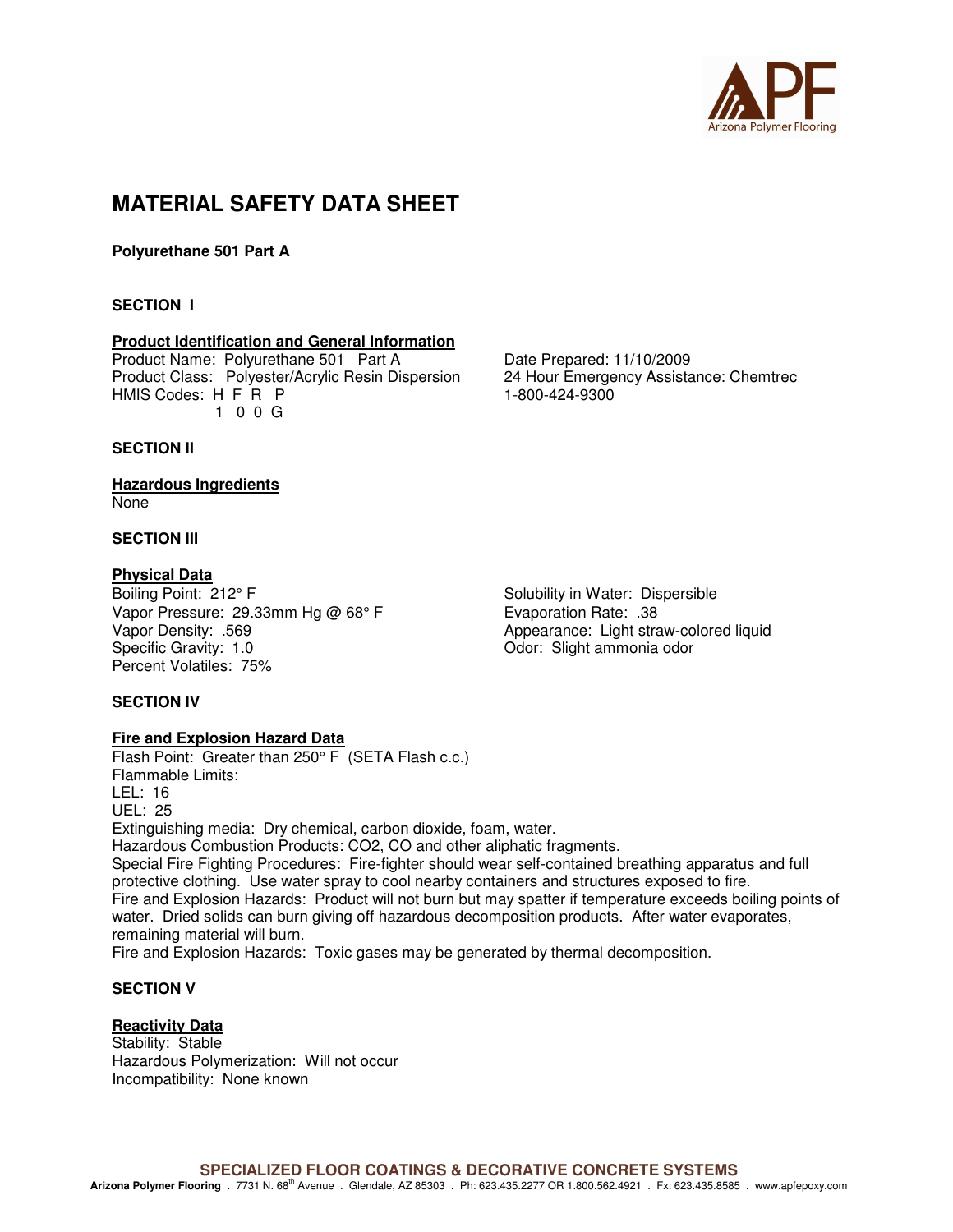# **SECTION VI**

# **Health Hazard Data**

Primary Route of Entry: Skin or eye contact, inhalation. Eye Contact: Can cause moderate irritation. Skin Contact: Can cause moderate irritation. Inhalation: Can cause irritation to nasal passages; throat plus lungs. Ingestion: Can cause gastrointestinal irritation. Chronic Overexposure: Can cause damage to the respiratory system, lungs, eyes, skin and central nervous system.

# **SECTION VII**

#### **First Aid**

Eyes: Flush with clean water for at least 15 minutes. Skin: Remove contaminated clothing. Wash affected areas with soap and water. Ingestion: Consult physician. Inhalation: Move to fresh air.

#### **SECTION VIII**

# **Special Protection Information**

Respiratory Protection: NIOSH approved organic vapor respirator should be used where ventilation is inadequate.

Ventilation: General dilution ventilation that maintains vapor levels below the appropriate exposure limit is recommended.

Eye Protection: Safety glasses or goggles are recommended. Skin Protection: Impermeable gloves are recommended.

# **SECTION IX**

# **Spill or Leak Procedures**

Steps to be taken if material is released or spilled: Cover spill with absorbent material, collect for disposal. Wash spill area with hot water.

Waste Disposal Method: Dispose of in compliance with all local, state and federal government regulations.

#### **SECTION X**

# **Shipping Data**

D.O.T. Shipping Name: Epoxy Paint Technical Shipping Name: Polyol Solution D.O.T. Hazard Class: Not Regulated UN/NA Number: None Reportable Quantity: None D.O.T. Labels Required: None Freight Class: 55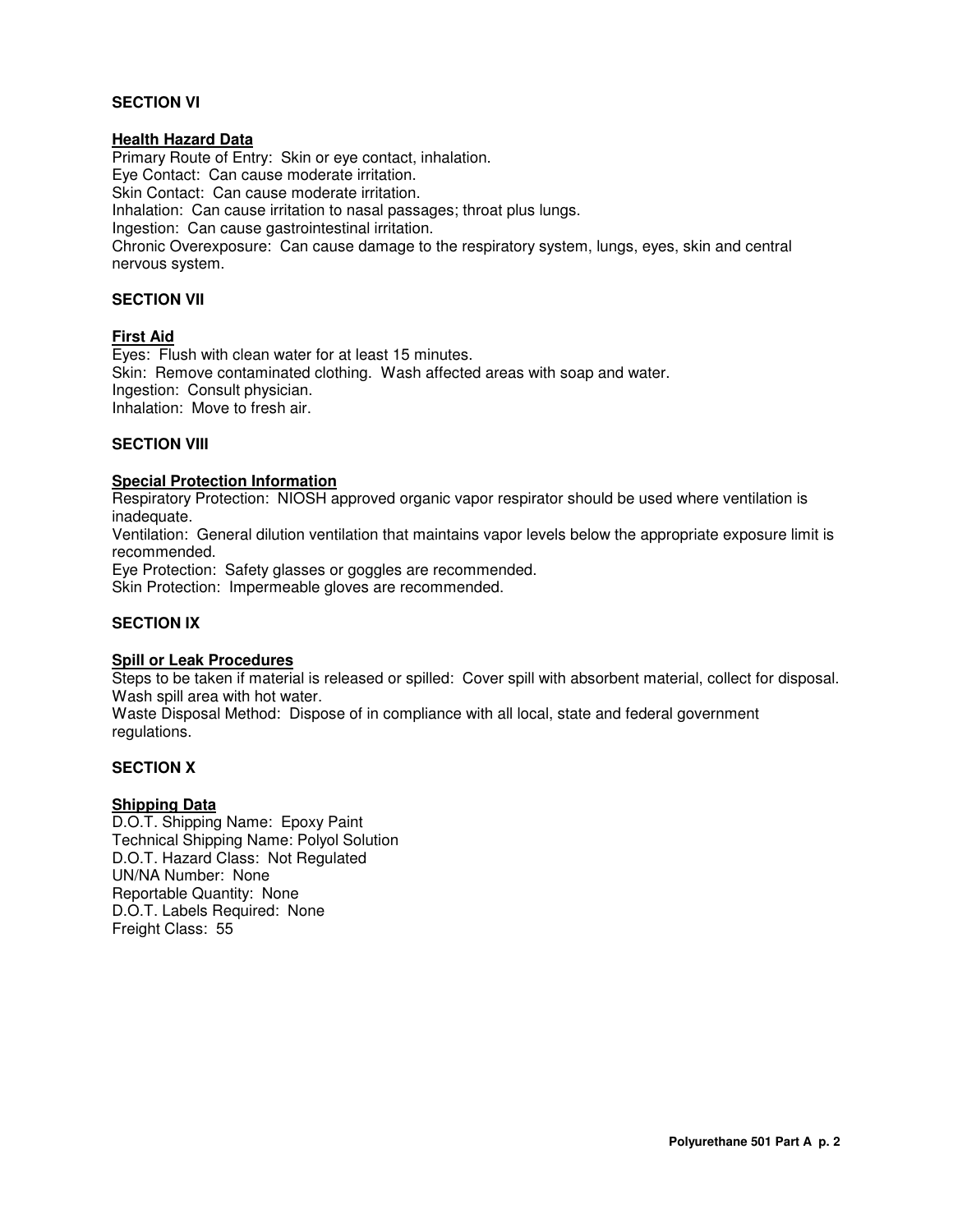

# **MATERIAL SAFETY DATA SHEET**

**Polyurethane 501 Part B** 

# **SECTION I**

#### **Product Identification and General Information**

Product Name: Polyurethane 501 Part B<br>
Product Class: Aliphatic Polyisocyanate<br>
24 Hour Emergency Assista HMIS Codes: H F R P 1-800-424-9300 2 1 1 G

24 Hour Emergency Assistance: Chemtrec

# **SECTION II**

| <b>Hazardous Ingredients</b>        | CAS#                         | <b>OSHA PEL</b> | <b>ACGIH TLV</b> |
|-------------------------------------|------------------------------|-----------------|------------------|
| Aliphatic Polyisocyanate            | Proprietary (*)              | N/E             | N/F              |
| Hexamethylene Isocyanate            | 822-060                      | N/E             | .005 ppm         |
| <b>HDI Based Polyisocyanate</b>     | Proprietary (*)              | N/E             | N/E              |
| Dipropylene Glycol Monomechyl Ether | 034590-94-8                  | 100ppm          | $100$ ppm        |
|                                     | (*) Listed in TSCA Inventory |                 |                  |

# **SECTION III**

**Physical Data**<br>Boiling Point: N/E Vapor Pressure: N/E<br>
Vapor Density: N/E<br>
Vapor Density: N/E<br>
Vapor Density: N/E Specific Gravity: N/E Percent Volatiles: 15%

Solubility in Water: Soluble Appearance: Clear/Pale Yellow<br>Odor: Slight

# **SECTION IV**

# **Fire and Explosion Hazard Data**

Flash Point: Greater than 250° F (SETA Flash c.c.) Flammable Limits: LEL: N/E UEL: N/E

Special Fire Fighting Procedures: Fire-fighter should wear self-contained breathing apparatus and full protective clothing. Use water spray to cool nearby containers and structures exposed to fire. Fire and Explosion Hazards: During fire, HDI vapors and other highly toxic gases may be generated. Closed containers may explode when exposed to extreme heat or when contaminated with water. Extinguishing Media: Dry chemical, carbon dioxide, foam water.

Hazardous Combustion Products: Carbon dioxide, carbon monoxide, oxides of nitrogen traces of HDI and HCN.

Fire and Explosion Hazards: During fire, HDI vapors and other highly toxic gases may be generated. Closed containers may expand when exposed to extreme heat or when contaminated with water.

# **SECTION V**

# **Reactivity Data**

Stability: Stable

Hazardous Polymerization: May occur; contact with moisture or other materials which react with isocyanates or temperatures over 400°F may cause polymerization.